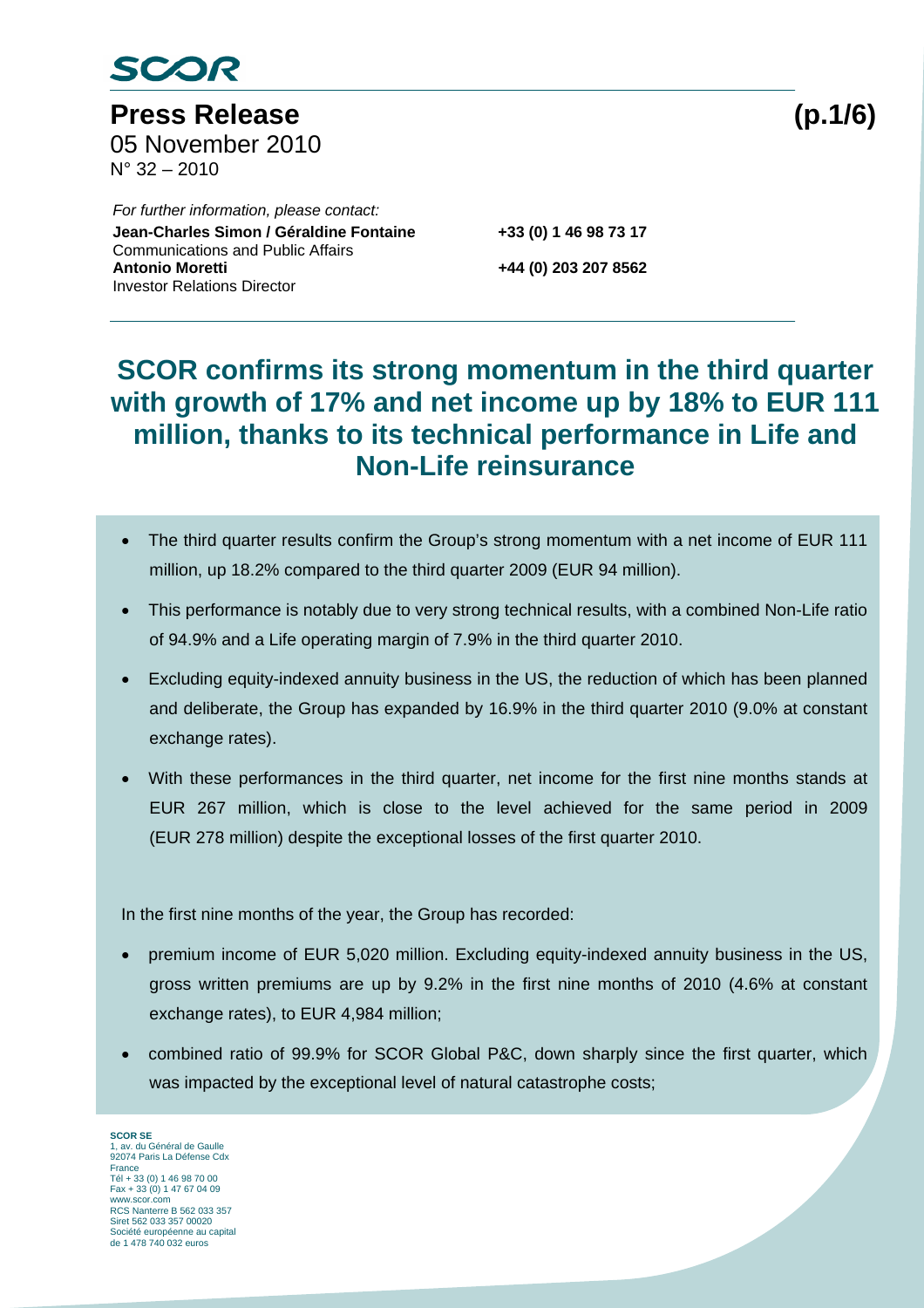# **Press release (p.2/6)**

05 November 2010

 $N^{\circ}$  32 – 2010

- operating margin of 6.6% for SCOR Global Life;
- net annualised return on invested assets (excluding funds held by cedants) of 3.7%;
- annualised ROE of 8.8%;
- shareholders' equity of EUR 4.3 billion at 30 September 2010, up 9.0% compared to 31 December 2009, i.e. EUR 23.41 book value per share;
- operating cash flow of EUR 467 million.

**Denis Kessler, Chairman and Chief Executive Officer of SCOR, comments:** "SCOR has continued its sustained growth in the third quarter 2010, combining profitability and solvency. The Group has thus achieved excellent operating results over the past quarter, with a combined Non-Life reinsurance ratio of less than 95% and an operating margin of around 8% in Life reinsurance. These results show that SCOR is already fully mobilised to achieve the objectives set out in its new strategic plan, "Strong Momentum". This performance and the positive decisions made by the four rating agencies over the past few weeks bode very well for the end-of-year renewal period".

> \* \* \*

#### **SCOR reports a robust net income of EUR 267 million in the first nine months of 2010, with book value per share increasing to EUR 23.41**

Total gross written premiums for P&C and Life business reach EUR 5,020 million year-to-date, up by 2.8% compared to the first nine months of 2009 (-1.5% at constant exchange rates). Excluding equity-indexed annuity business in the US, the reduction of which has been planned and deliberate, gross written premiums reach EUR 4,984 million year-to-date, up 9.2% compared to the first nine months of 2009 (4.6% at constant exchange rates). The year-to-date growth is driven by positive developments in SCOR Global P&C (SGPC) business, as previously disclosed at the January, April and July Renewals, and by strong volume growth in the biometrics book of SCOR Global Life (SGL).

SCOR generates a net income of EUR 267 million in the first nine months of 2010, compared to EUR 278 million for the first nine months of 2009. The results for the first six months were impacted by a very high level of

**SCOR SE**  1, av. du Général de Gaulle 92074 Paris La Défense Cdx France Tél + 33 (0) 1 46 98 70 00 Fax + 33 (0) 1 47 67 04 09 www.scor.com RCS Nanterre B 562 033 357 Siret 562 033 357 00020 Société européenne au capital de 1 478 740 032 euros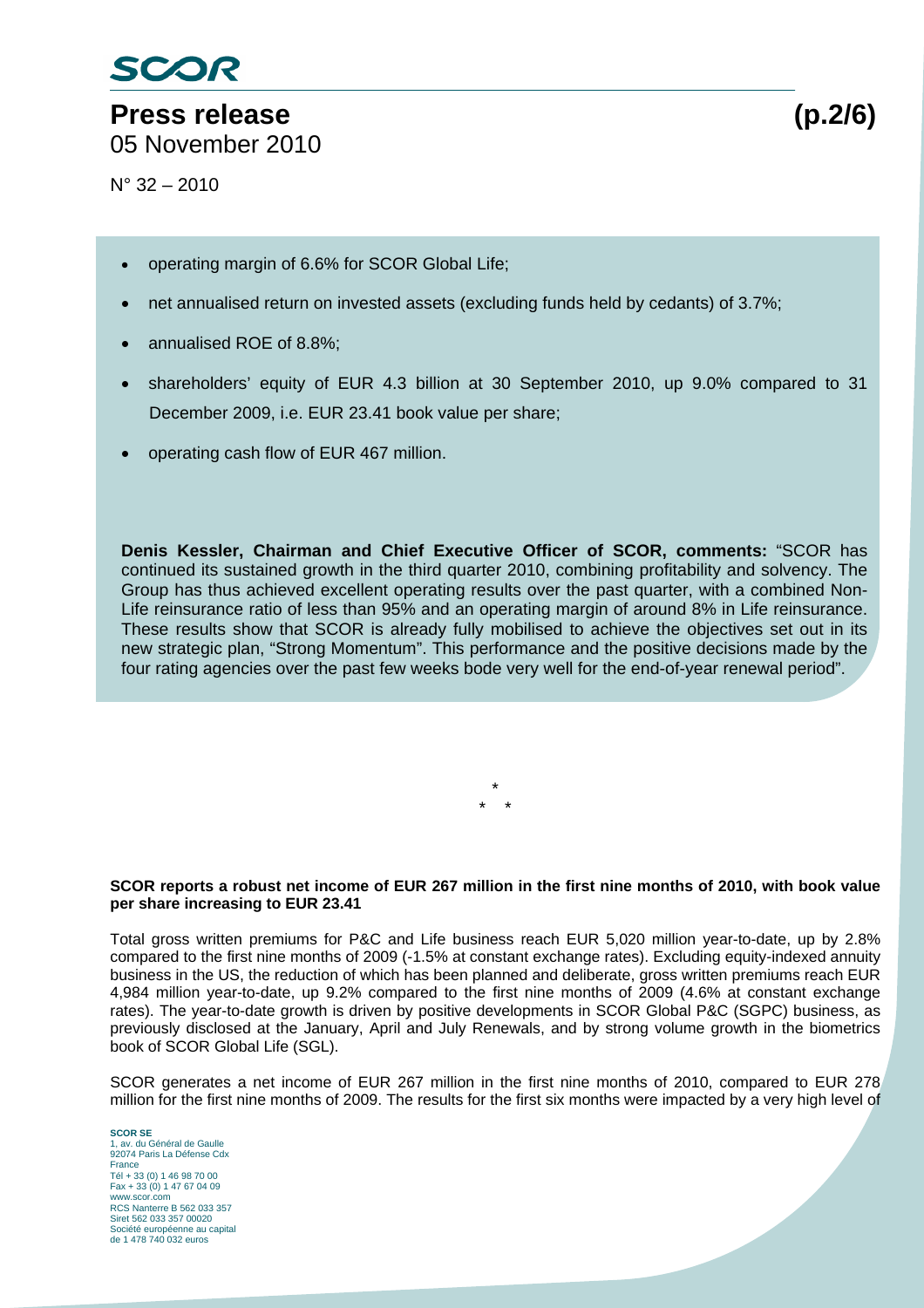### **Press release (p.3/6)**  05 November 2010

 $N^{\circ}$  32 – 2010

natural catastrophe costs, predominantly in the first quarter, with an abnormally high concentration of major catastrophes (Chile, Haiti, Xynthia, etc.). In the third quarter 2010, SCOR's net income stands at EUR 111 million, up 18.2% compared to net income for the third quarter 2009. Over the entire period, the Group's results have benefited from the development of SGPC business throughout the year, as well as from the improved operating performance of SGL, and from greater returns on the investment portfolio under the combined effects of an active asset management policy and lower impairments.

Earnings per share (EPS) stand at EUR 1.49 in the first nine months of 2010, compared to EUR 1.55 for the same period in 2009. Annualized return on equity (ROE) reaches 8.8% in the first nine months of 2010, against 10.5% recorded for the same period in 2009. In the third quarter 2010 alone, annualised ROE reaches 11.0% compared to 10.6% in the third quarter 2009.

SCOR shareholders' equity rose by 9.0% to EUR 4,252 million at 30 September 2010, compared to EUR 3,901 million at the end of 2009. As a result, book value per share increased to EUR 23.41 at 30 September 2010, compared to EUR 21.80 at the end of 2009. During the first nine months of 2010, the Group continued to reduce its debt ratio and currently has a leverage position of 10.2%, compared to 14.6% at the end of 2009.

The positive operating cash flow linked to operational business stands at EUR 467 million at 30 September 2010, compared to EUR 656 million for the same period in 2009. This difference stems from the planned and deliberate reduction of equity-indexed annuity business in the US.

#### **SGPC confirms its anticipated premium growth, along with the normalization of costs linked to natural events and a reduction in the attritional loss ratio, which has positively impacted its technical profitability**

For the first nine months of 2010, gross written premiums for SGPC stand at EUR 2,772 million, compared to EUR 2,530 million for the same period in 2009, up 4.5% at constant exchange rates. For the third quarter 2010 alone, SGPC records a gross premium volume of more than EUR 1 billion for the first time, up 12.6% at constant exchange rates. This increase in premium volume year to date, which is in line with the forecasts presented at the January 2010 renewals, confirms SCOR's dynamism as well as its specific competitive position in the reinsurance industry.

For the first nine months of the year, the net combined ratio stands at 99.9%, compared to 97.4% a year earlier. This increase is primarily due to earthquakes in Chile and Haiti and to storm Xynthia, the cost of which remains unchanged. For the third quarter, SCOR records losses linked to natural events in line with the 6 points set out in the budget. These losses were notably marked by an earthquake in New Zealand for a pre-tax cost of EUR 25 million, and floods in Denmark at an estimated pre-tax cost of EUR 15 million. The total pre-tax cost of natural catastrophes year to date has normalised, representing 10.5 combined ratio points (20.2 points in the first quarter and 13.1 points in the first half) compared to 5.3 points a year earlier. With a decrease over 12 months of 2.0 points at 30 September 2010, the attritional loss ratio has improved in line with expectations and reflects the diversification and dynamic management of the portfolio.

For 2010, SGPC maintains its projection of a net combined ratio of less than 100% excluding exceptional future events, as well as 5-6% increase in gross written premiums at constant exchange rates, which would result in a total estimated volume of EUR 3.6 billion taking into account the relative average rise of the US Dollar over the year.

**SCOR SE**  1, av. du Général de Gaulle 92074 Paris La Défense Cdx France Tél + 33 (0) 1 46 98 70 00 Fax + 33 (0) 1 47 67 04 09 www.scor.com RCS Nanterre B 562 033 357 Siret 562 033 357 00020 Société européenne au capital de 1 478 740 032 euros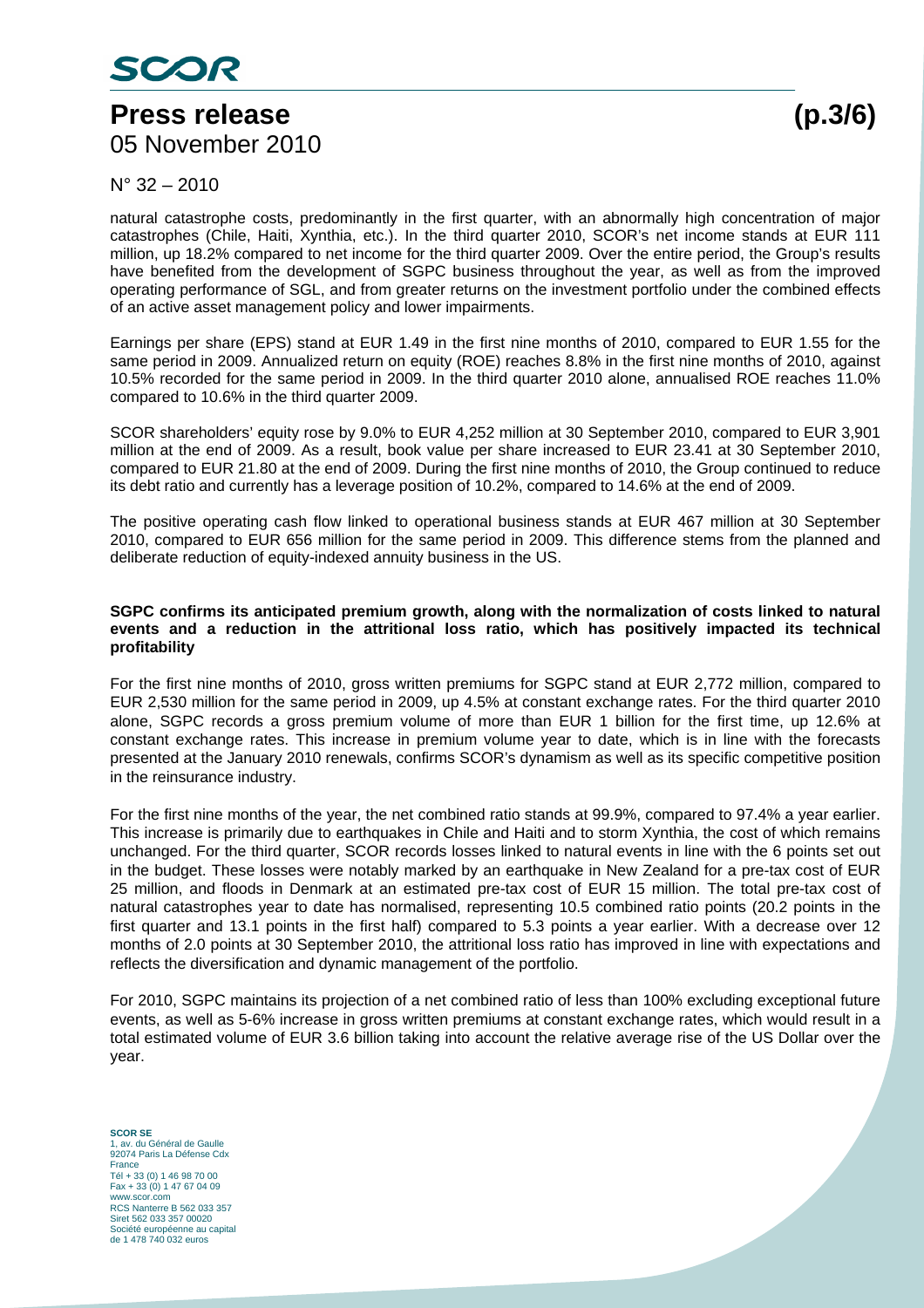### **Press release (p.4/6)**  05 November 2010

### $N^{\circ}$  32 – 2010

#### **SGL posts a record operating margin of 7.9% in the third quarter 2010, bringing the operating margin to 6.6% for the first nine months compared to 5.2% for the same period in 2009**

SGL gross written premiums reach EUR 2,248 million for the first nine months of 2010, down 4.5% compared to the same period in 2009 (-8.0% at constant exchange rates). This drop is exclusively due to the planned and deliberate reduction of equity-indexed annuity business in the US: excluding this business, written premiums are up by 8.7% to EUR 2,212 million in the first nine months of 2010 (4.7% at constant exchange rates).

This growth notably stems from the dynamism of the Critical Illness and Health branches, and from a sharp increase in business in certain geographical areas such as the Middle East, Central Europe, the United Kingdom and Ireland.

The very strong improvement in the operating margin, to 6.6% for the first nine months of 2010 from 5.2% for the same period in 2009, is carried by both the technical profitability of SGL's various business lines and by the strength of its financial results. In the third quarter 2010 alone, SGL's operating margin has even reached 7.9%, up by 2.5 points compared to the third quarter 2009 and beyond what is planned by the "Strong Momentum" plan.

#### **SCOR Global Investments (SGI) maintains its "rollover" investment strategy and posts a strong return on invested assets despite the current low yield environment**

As indicated in September 2010 in the "Strong Momentum" strategic plan, the Group is currently maintaining a "rollover" investment strategy for its fixed income portfolio in order to have significant financial cash flows to reinvest in the event of a sudden change in the economic and financial environment, whilst seizing market opportunities in the short term.

During the quarter, the Group has slightly reduced its cash and short-term investments position to EUR 1,129 million at 30 September 2010, which represents 5.3% of total investments compared to 6.3% in the second quarter 2010.

The active investment policy led by SGI generates net realised gains of EUR 141 million during the first nine months of 2010, allowing it to post a strong net return on invested assets (excluding funds held by cedants) of 3.7% year to date, despite a low yield environment, representing a significant improvement compared to the first nine months of 2009 (2.1%). Taking into account funds withheld by cedants, net return on investments amounts to 3.3% over the first nine months of 2010, compared to 2.1% in the same period of 2009.

Net investments, including cash, stand at EUR 21,250 million at 30 September 2010, compared to EUR 19,969 million at 31 December 2009. At 30 September 2010, the Group's investments consist of bonds (50%), funds withheld by cedants (37%), cash and short-term investments (5%), equities (4%), real estate (2%) and other alternative investments (2%). SCOR's high-quality fixed income portfolio (average rating AA) maintains a relatively short and stable duration of 3.4 years (excluding cash and short-term investments).

> \* \* \*

**SCOR SE**  1, av. du Général de Gaulle 92074 Paris La Défense Cdx France Tél + 33 (0) 1 46 98 70 00 Fax + 33 (0) 1 47 67 04 09 www.scor.com RCS Nanterre B 562 033 357 Siret 562 033 357 00020 Société européenne au capital de 1 478 740 032 euros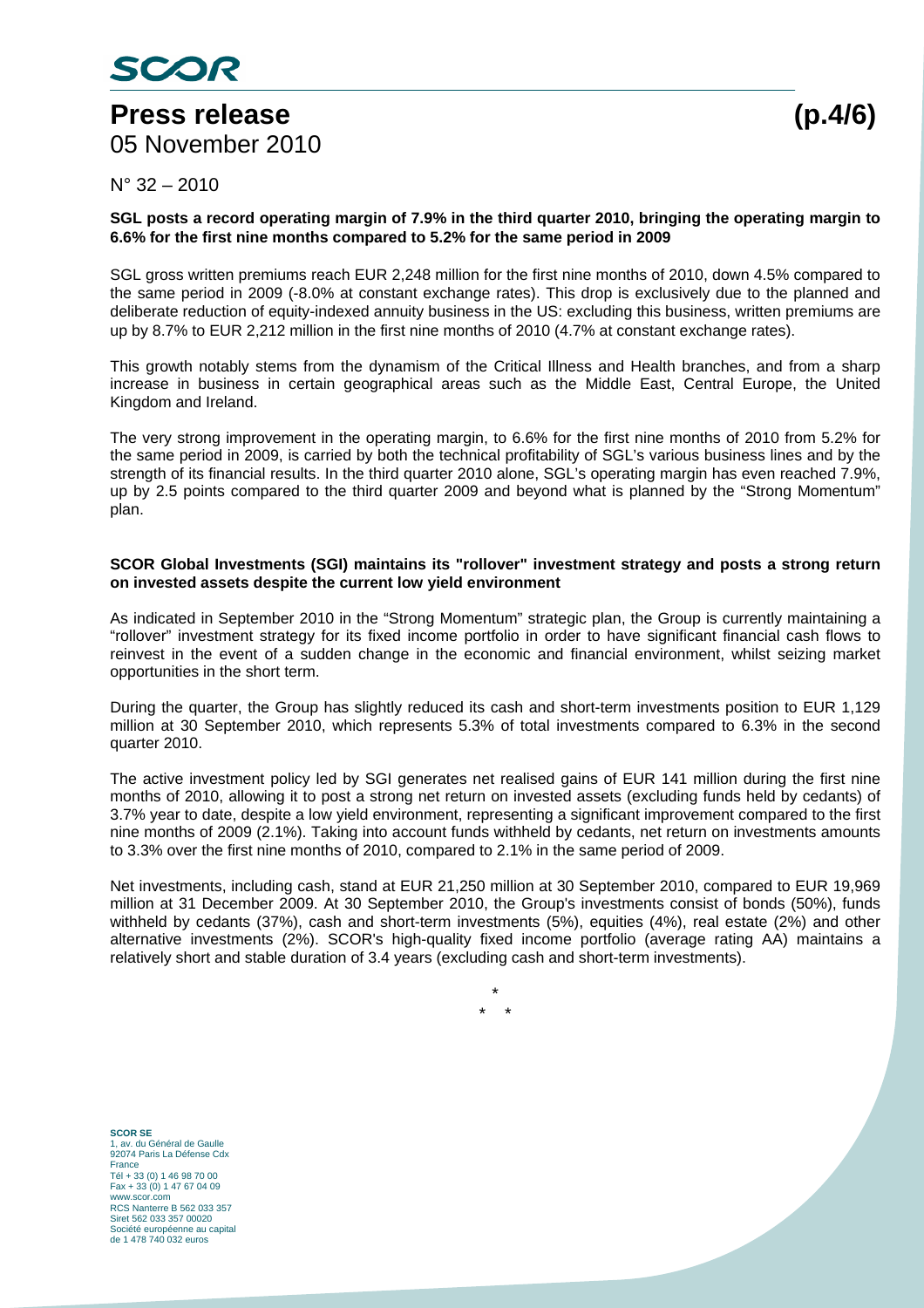# SCOR

# Press release (p.5/6)

05 November 2010

N° 32 – 2010

**Key figures (in EUR millions)** 

|                                          | 2010<br>9 months | 2009<br>9 months | 2010<br>3 <sup>rd</sup> quarter | 2009<br>3 <sup>rd</sup> quarter |
|------------------------------------------|------------------|------------------|---------------------------------|---------------------------------|
|                                          | (unaudited)      | (unaudited)      | (unaudited)                     | (unaudited)                     |
| Gross written premiums                   | 5,020            | 4,883            | 1,762                           | 1,629                           |
| Non-Life gross written premiums          | 2,772            | 2,530            | 1,008                           | 831                             |
| Life gross written premiums              | 2,248            | 2,353            | 754                             | 798                             |
| Operating income                         | 334              | 270              | 151                             | 142                             |
| Net income                               | 267              | 278              | 111                             | 94                              |
| Investment income                        | 519              | 325              | 162                             | 176                             |
| Annualised Net Return on Invested Assets | 3.7%             | 2.1%             | 3.3%                            | 4.3%                            |
| Annualised Net Return on Investments     | 3.3%             | 2.1%             | 3.0%                            | 3.6%                            |
| Non-Life combined ratio                  | 99.9%            | 97.4%            | 94.9%                           | 97.3%                           |
| Non-Life technical ratio                 | 93.5%            | 90.8%            | 89.3%                           | 90.5%                           |
| Non-Life cost ratio                      | 6.4%             | 6.6%             | 5.6%                            | 6.8%                            |
| Life operating margin                    | 6.6%             | 5.2%             | 7.9%                            | 5.4%                            |
| Annualised Return on Equity (ROE)        | 8.8%             | 10.5%            | 11.0%                           | 10.6%                           |
| Basic EPS (EUR)                          | 1.49             | 1.55             | 0.62                            | 0.52                            |

|                                    | 2010<br>9 months<br>(unaudited) | 2009<br>9 months<br>(unaudited) |
|------------------------------------|---------------------------------|---------------------------------|
| Investments (excl. participations) | 21,250                          | 19,699                          |
| Reserves (gross)                   | 22,537                          | 20,756                          |
| Shareholders' equity               | 4,252                           | 3,751                           |
| Book value per share (EUR)         | 23.41                           | 20.84                           |

**SCOR SE**<br>1, av. du Général de Gaulle<br>92074 Paris La Défense Cdx<br>France<br>Tél + 33 (0) 1 46 98 70 00<br>6 Tax + 33 (0) 1 47 67 04 09<br>WWW.SCOT.COM<br>RCS Nanterre B 562 033 357<br>Siret 562 033 357 00020<br>Scociété européene au capital<br>